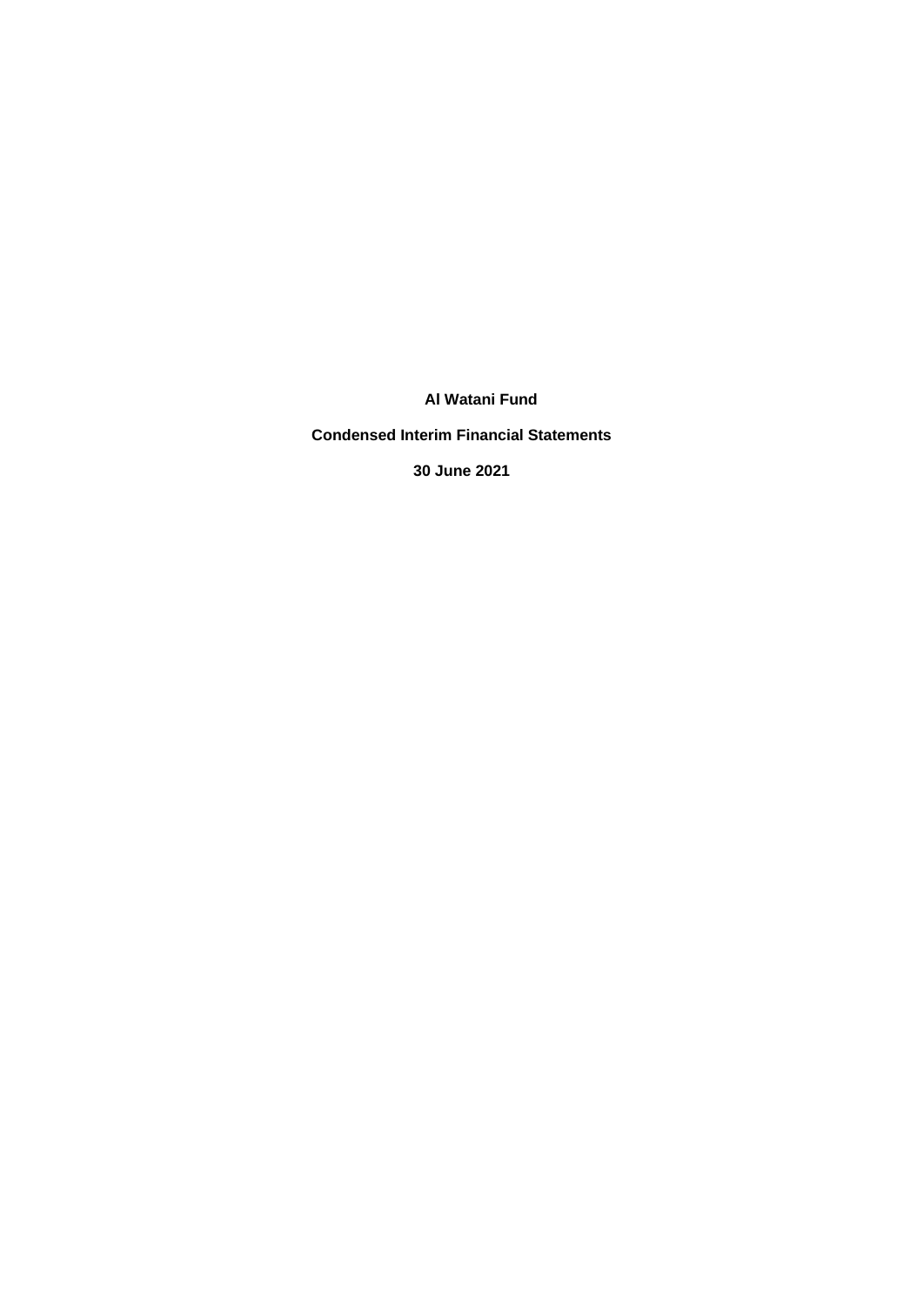## **Condensed interim financial statements As at and for the six-month period ended 30 June 2021**

| <b>Contents</b>                                                                  | Page(s) |
|----------------------------------------------------------------------------------|---------|
| Independent auditor's report on review of condensed interim financial statements |         |
| <b>Condensed interim financial statements</b>                                    |         |
| Interim statement of financial position                                          | 2       |
| Interim statement of profit and loss and other comprehensive income              | 3       |
| Interim statement of changes in net assets attributable to the unit holders      | 4       |
| Interim statement of cash flows                                                  | 5       |
| Notes to the condensed interim financial statements                              | $6 - 9$ |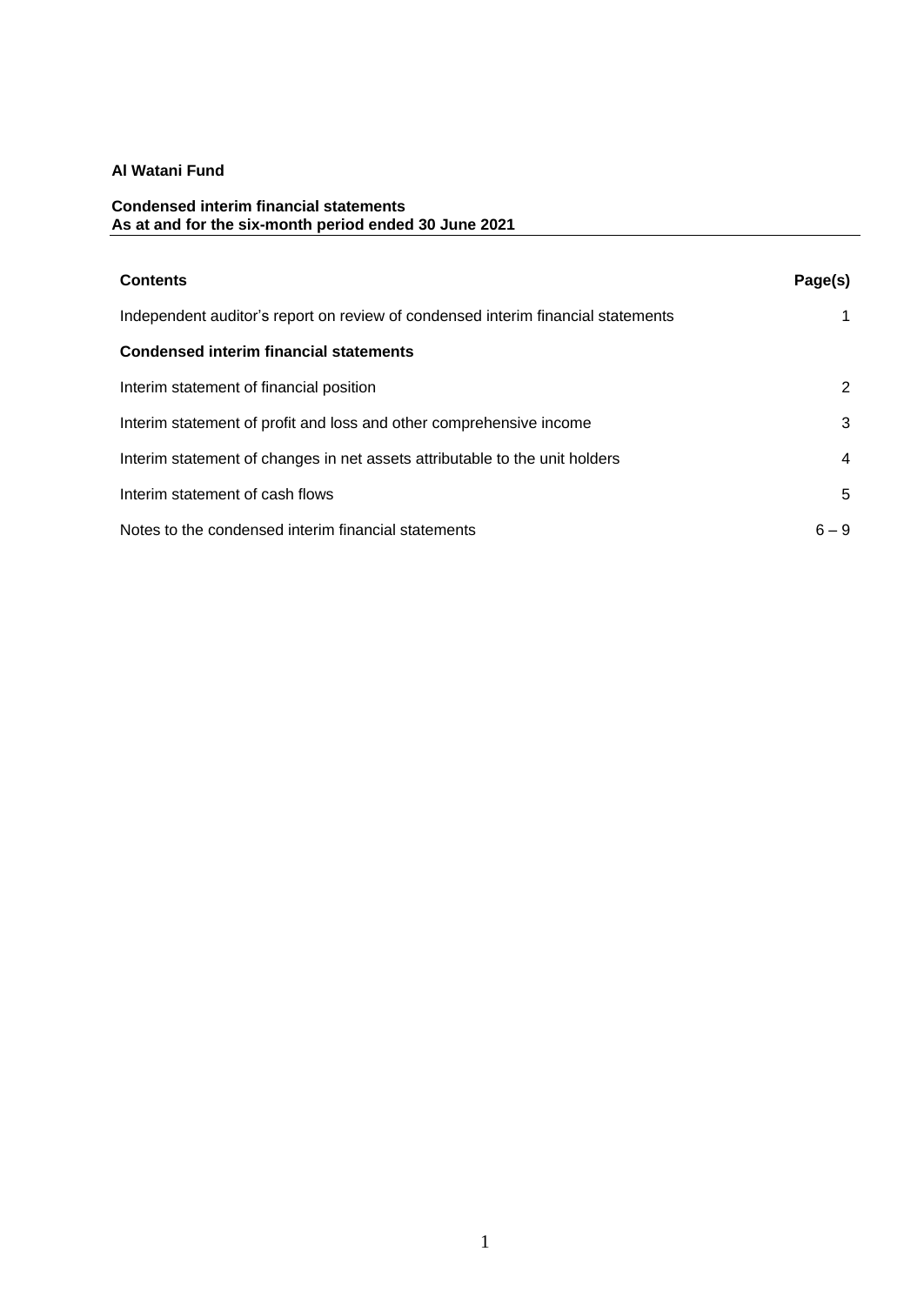

**KPMG** 25 C Ring Road PO Box 4473, Doha State of Qatar Telephone: +974 4457 6444 Fax: +974 4442 5626 Website: home.kpmg/ga

## **Independent auditor's report on review of condensed interim financial statements to the unit holders of Al Watani Fund**

### **Introduction**

We have reviewed the accompanying 30 June 2021 condensed interim financial statements of Al Watani Fund (the 'Fund'), which comprise:

- the interim statement of financial position as at 30 June 2021;
- the interim statement of profit and loss and other comprehensive income for the three and six-month periods ended 30 June 2021;
- the interim statement of changes in net assets attributable to the unit holders for the six-month period ended 30 June 2021;
- the interim statement of cash flows for the six-month period ended 30 June 2021; and
- notes to the condensed interim financial statements.

Fund Manager is responsible for the preparation and presentation of these condensed interim financial statements in accordance with International Accounting Standard 34, *'Interim Financial Reporting'* ('IAS 34'). Our responsibility is to express a conclusion on these condensed interim financial statements based on our review.

### **Scope of Review**

We conducted our review in accordance with the International Standard on Review Engagements 2410, *'Review of Interim Financial Information Performed by the Independent Auditor of the Entity*'. A review of interim financial statements consists of making inquiries, primarily of persons responsible for financial and accounting matters, and applying analytical and other review procedures. A review is substantially less in scope than an audit conducted in accordance with International Standards on Auditing and consequently does not enable us to obtain assurance that we would become aware of all significant matters that might be identified in an audit. Accordingly, we do not express an audit opinion.

#### **Conclusion**

Based on our review, nothing has come to our attention that causes us to believe that the accompanying condensed interim financial statements as at 30 June 2021 are not prepared, in all material respects, in accordance with IAS 34 '*Interim Financial Reporting'.* 

#### **Other matter**

The condensed interim financial information of the Fund as at and for the six-month period ended 30 June 2020 were reviewed, and the financial statements as at and for the year ended 31 December 2020, were audited, by another auditor, who expressed an unmodified review conclusion and unmodified audit opinion on those statements on 12 August 2020 and 27 January 2021, respectively.

State of Qatar  $\begin{array}{ccc} & 2 & \text{KPMG} \end{array}$ 

27 July 2021 **Contract Contract Contract Contract Contract Contract Contract Contract Contract Contract Contract Contract Contract Contract Contract Contract Contract Contract Contract Contract Contract Contract Contract C** Audit Registration No. 251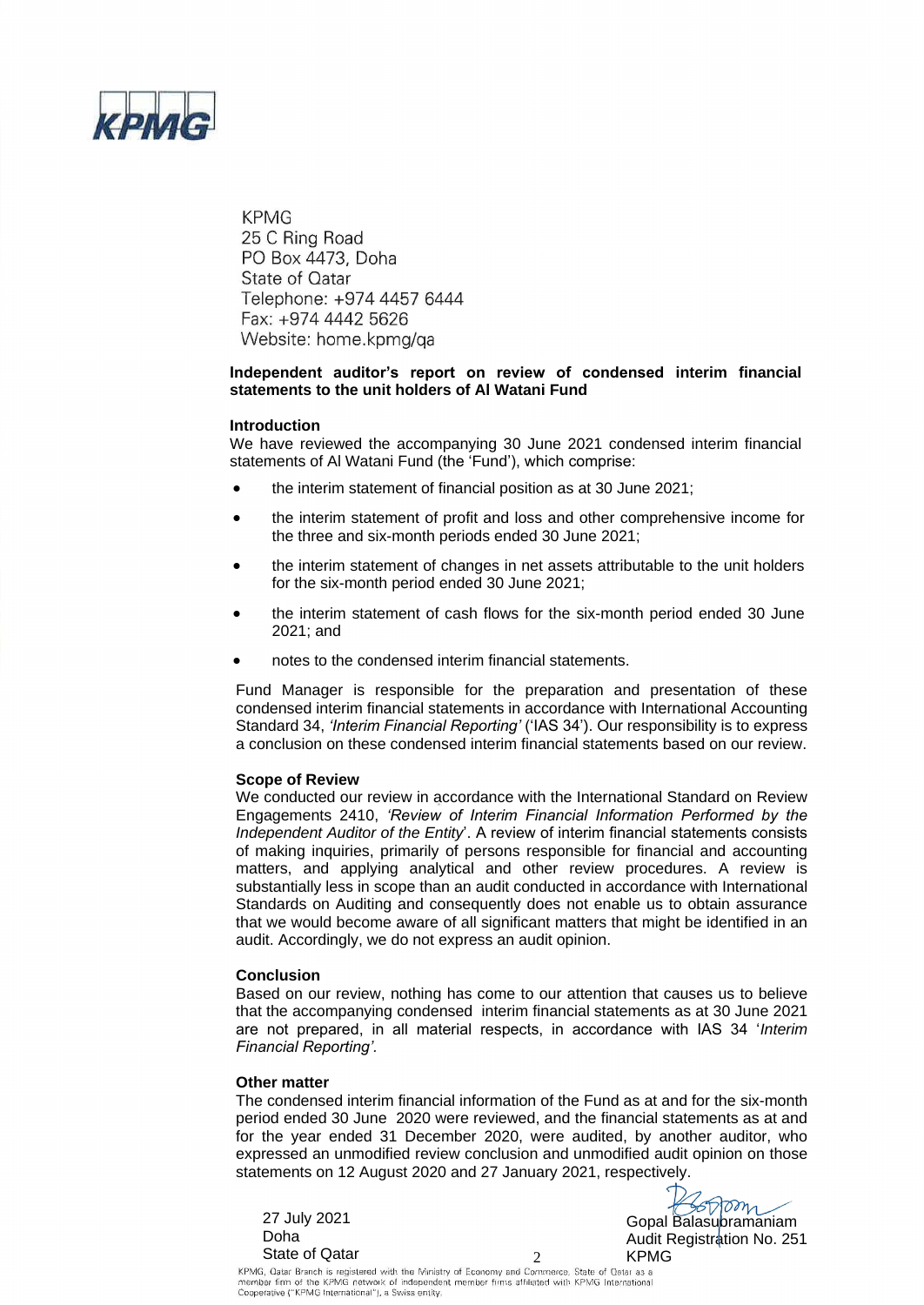### Condensed interim statement of financial position As at 30 June 2021

|                                                               | <b>Note</b>    | 30 June 2021<br>(Reviewed) | 31 December<br>2020<br>(Audited) |
|---------------------------------------------------------------|----------------|----------------------------|----------------------------------|
| <b>Assets</b>                                                 |                |                            |                                  |
| Cash and cash equivalents                                     | 3              | 1,945,750                  | 1,694,153                        |
| Investment securities at fair value through<br>profit or loss | $\overline{4}$ | 32,797,655                 | 34,913,837                       |
| Other receivables                                             |                | 33                         | 24                               |
| <b>Total assets</b>                                           |                | 34,743,438                 | 36,608,014                       |
| <b>Liabilities</b>                                            |                |                            |                                  |
| Other payables                                                | 5              | 390,564                    | 687,138                          |
| <b>Total liabilities</b>                                      |                | 390,564                    | 687,138                          |
| Net assets attributable to the unit holders                   |                | 34,352,874                 | 35,920,876                       |
| Number of units in issue                                      |                |                            |                                  |
|                                                               |                | 1,645,312                  | 1,836,091                        |
| Net asset value per unit                                      |                | 20.88                      | 19.56                            |

These condensed interim financial statements were authorized for issue and approved by the Fund Manager on 27 July 2021 and signed on their behalf by:

Adel Abdulaziz Khashabi General Manager - Asset & Wealth Management Qatar National Bank Q.P.S.C



In Qatari Riyals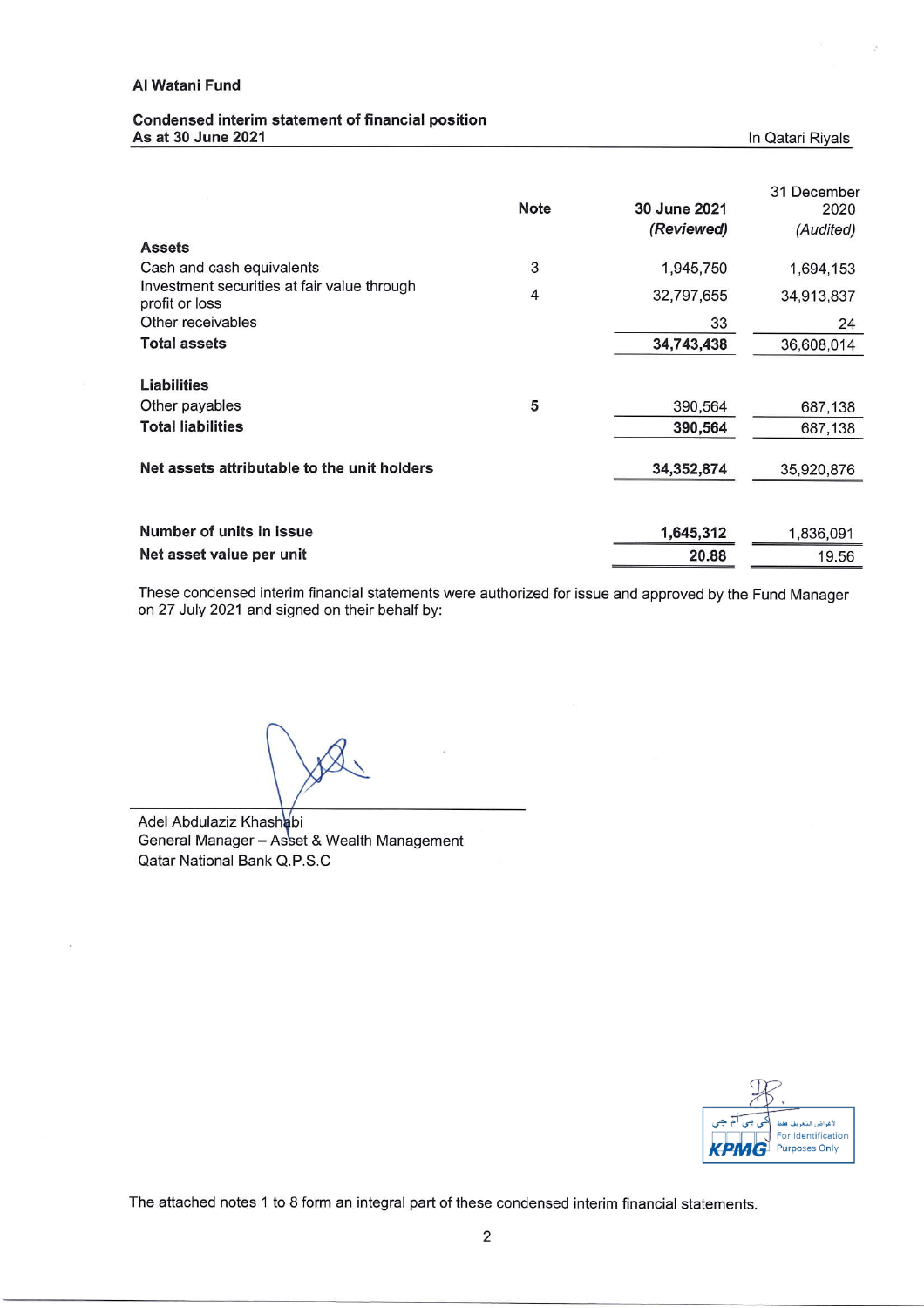# **Interim statement of profit and loss and other comprehensive income For the three and six month periods ended 30 June 2021** In Qatari Riyals

|                                                          |             | <b>Three months</b><br>to 30 June | Three<br>months to 30 | <b>Six months</b><br>to 30 June | Six months to |
|----------------------------------------------------------|-------------|-----------------------------------|-----------------------|---------------------------------|---------------|
|                                                          | <b>Note</b> | 2021                              | June 2020             | 2021                            | 30 June 2020  |
|                                                          |             | (Reviewed)                        | (Reviewed)            | (Reviewed)                      | (Reviewed)    |
| <b>Income</b>                                            |             |                                   |                       |                                 |               |
| Interest income                                          |             | 2,868                             | 9,414                 | 9,270                           | 18,057        |
| Dividend income<br>Net gain / (loss) from                |             |                                   | 120,969               | 896,497                         | 1,176,851     |
| investment securities at<br>fair value through profit or | 4           |                                   |                       |                                 |               |
| loss                                                     |             | 1,847,448                         | 2,988,550             | 2,182,106                       | (2,532,832)   |
|                                                          |             | 1,850,316                         | 3,118,933             | 3,087,873                       | (1, 337, 924) |
| <b>Expenses</b>                                          |             |                                   |                       |                                 |               |
| Management fees                                          |             | 137,294                           | 117,224               | 270,229                         | 239,863       |
| <b>Custodian fees</b>                                    |             | 45,764                            | 39,074                | 90,076                          | 79,954        |
| Performance fees /                                       |             |                                   |                       |                                 |               |
| (reversal of)                                            |             | (9,972)                           | 50,146                | 182,416                         | 414,177       |
| <b>Consultant fees</b>                                   |             | 10,333                            | 10,337                | 10,333                          | 10,337        |
| <b>Brokerage fees</b>                                    |             | 57,520                            | 103,166               | 95,498                          | 125,814       |
| <b>Professional fees</b>                                 |             | 19,464                            | 24,614                | 38,964                          | 49,229        |
|                                                          |             | 260,403                           | 344,561               | 687,516                         | 919,374       |
| Profit / (loss) for the                                  |             |                                   |                       |                                 |               |
| period                                                   |             | 1,589,913                         | 2,774,372             | 2,400,357                       | (2, 257, 298) |
| Other comprehensive<br>income for the period             |             |                                   |                       |                                 |               |
| <b>Total comprehensive</b><br>income / (loss) for the    |             |                                   |                       |                                 |               |
| period                                                   |             | 1,589,913                         | 2,774,372             | 2,400,357                       | (2, 257, 298) |

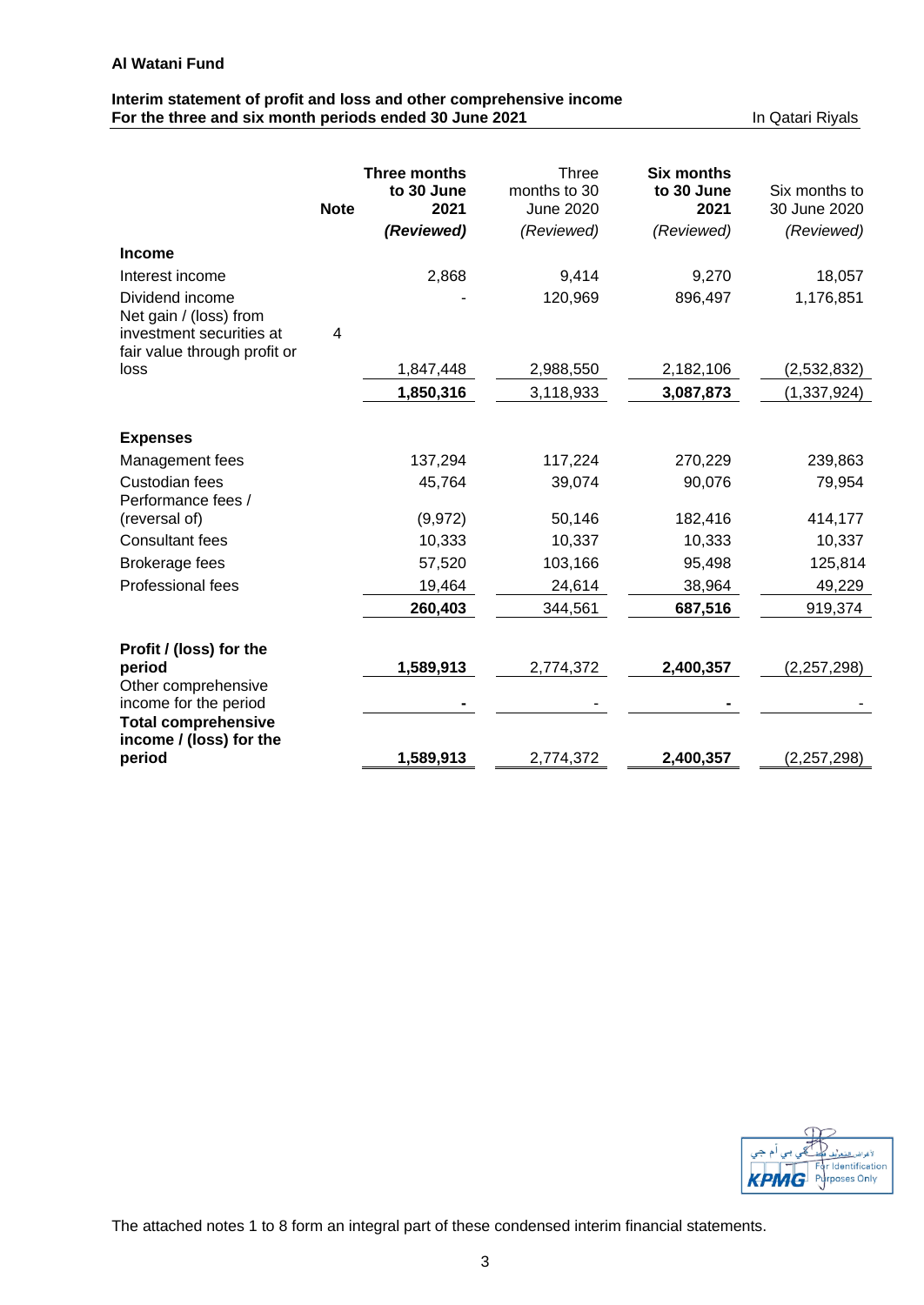# **Interim statement of changes in net assets attributable to the unit holders For the six month period ended 30 June 2021** In Qatari Riyals

|                                                  |                    | <b>Net assets</b><br>attributable to |
|--------------------------------------------------|--------------------|--------------------------------------|
|                                                  | Number of<br>units | the unit<br>holders                  |
| Balance at 1 January 2020                        | 1,894,389          | 34,404,620                           |
| Total comprehensive loss for the period          |                    | (2, 257, 298)                        |
| Transactions with unit holders:                  |                    |                                      |
| Redemption of redeemable units during the period | (2, 859)           | (46,203)                             |
| Balance at 30 June 2020                          | 1,891,530          | 32,101,119                           |
| Balance at 1 January 2021                        | 1,836,091          | 35,920,876                           |
| Total comprehensive income for the period        |                    | 2,400,357                            |
| Transactions with unit holders:                  |                    |                                      |
| Redemption of redeemable units during the period | (190,779)          | (3,968,359)                          |
| Balance at 30 June 2021                          | 1,645,312          | 34,352,874                           |

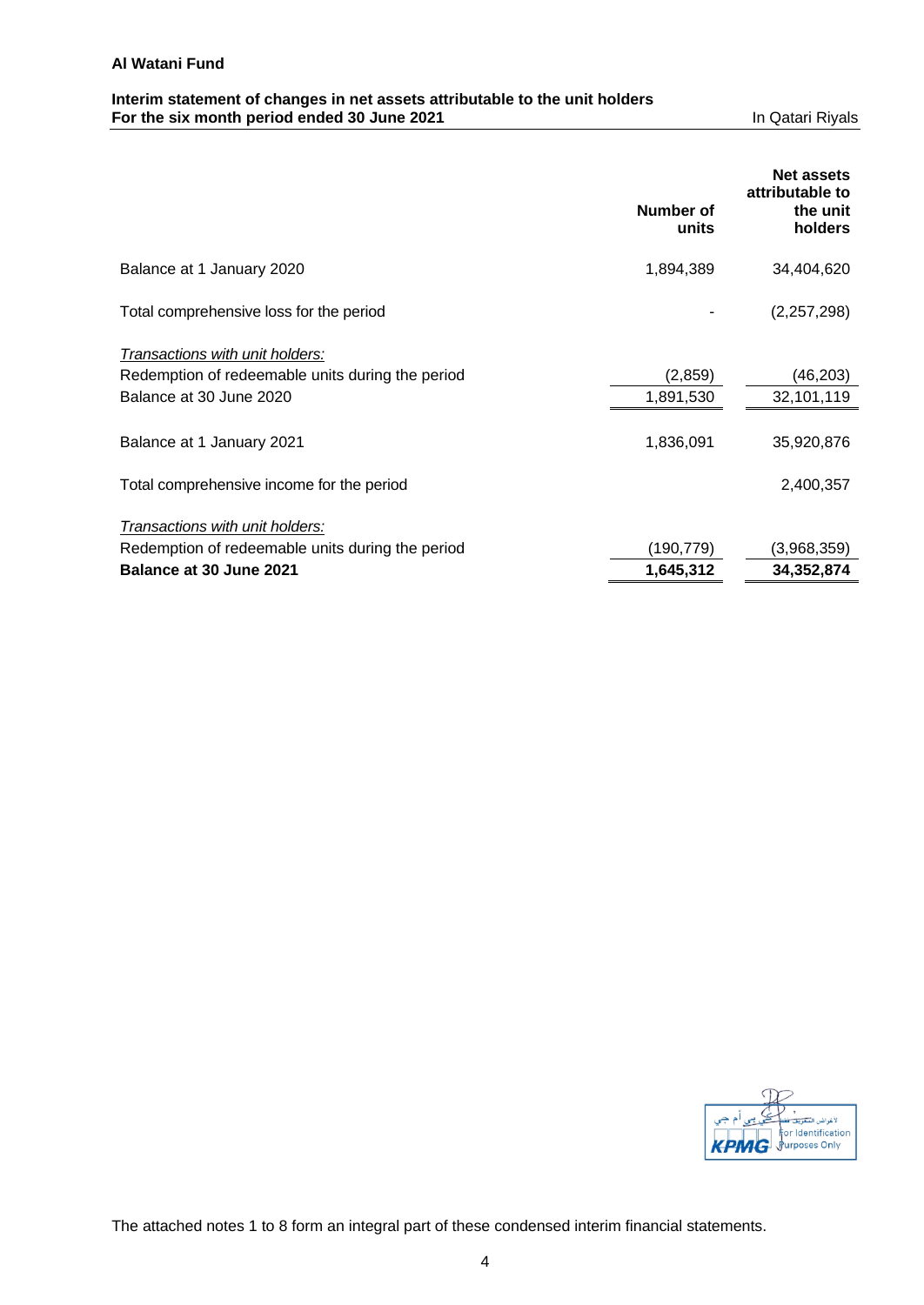## **Interim statement of cash flows For the six-month period ended 30 June 2021 In Qatari Riyals** In Qatari Riyals

|                                                                                                 | <b>Note</b> | Six months to<br>30 June 2021<br>(Reviewed) | Six months to<br>30 June 2020<br>(Reviewed) |
|-------------------------------------------------------------------------------------------------|-------------|---------------------------------------------|---------------------------------------------|
| <b>OPERATING ACTIVITIES</b>                                                                     |             |                                             |                                             |
| Profit / (loss) before tax                                                                      |             | 2,400,357                                   | (2,257,298)                                 |
| Adjustments for:                                                                                |             |                                             |                                             |
| Interest Income                                                                                 |             | (9,270)                                     | (18,057)                                    |
| Net unrealized (gain) / loss from investment securities at fair<br>value through profit or loss | 4           | (559, 353)                                  | 1,917,011                                   |
|                                                                                                 |             | 1,831,734                                   | (358, 344)                                  |
| Changes in:                                                                                     |             |                                             |                                             |
| Investment securities at fair value through profit or loss                                      |             | 2,675,535                                   | 4,021,619                                   |
| Other receivables                                                                               |             | (9)                                         | 49                                          |
| Other payables                                                                                  |             | (296, 574)                                  | 2,551,819                                   |
| Net cash used/gained in operating activities                                                    |             | 4,210,686                                   | 6,215,143                                   |
| Interest received                                                                               |             | 9,270                                       | 17,946                                      |
| Net cash flows from operating activities                                                        |             | 4,219,956                                   | 6,233,089                                   |
| <b>FINANCING ACTIVITIES</b>                                                                     |             |                                             |                                             |
| Payment for redemption of redeemable units                                                      |             | (3,968,359)                                 | (46, 203)                                   |
| Net cash used in financing activities                                                           |             | (3,968,359)                                 | (46, 203)                                   |
|                                                                                                 |             |                                             |                                             |
| Net increase in cash and cash equivalents                                                       |             | 251,597                                     | 6,186,886                                   |
| Cash and cash equivalents at 1 January                                                          |             | 1,694,153                                   | 1,805,817                                   |
| Cash and cash equivalents at 30 June                                                            | 3           | 1,945,750                                   | 7,992,703                                   |

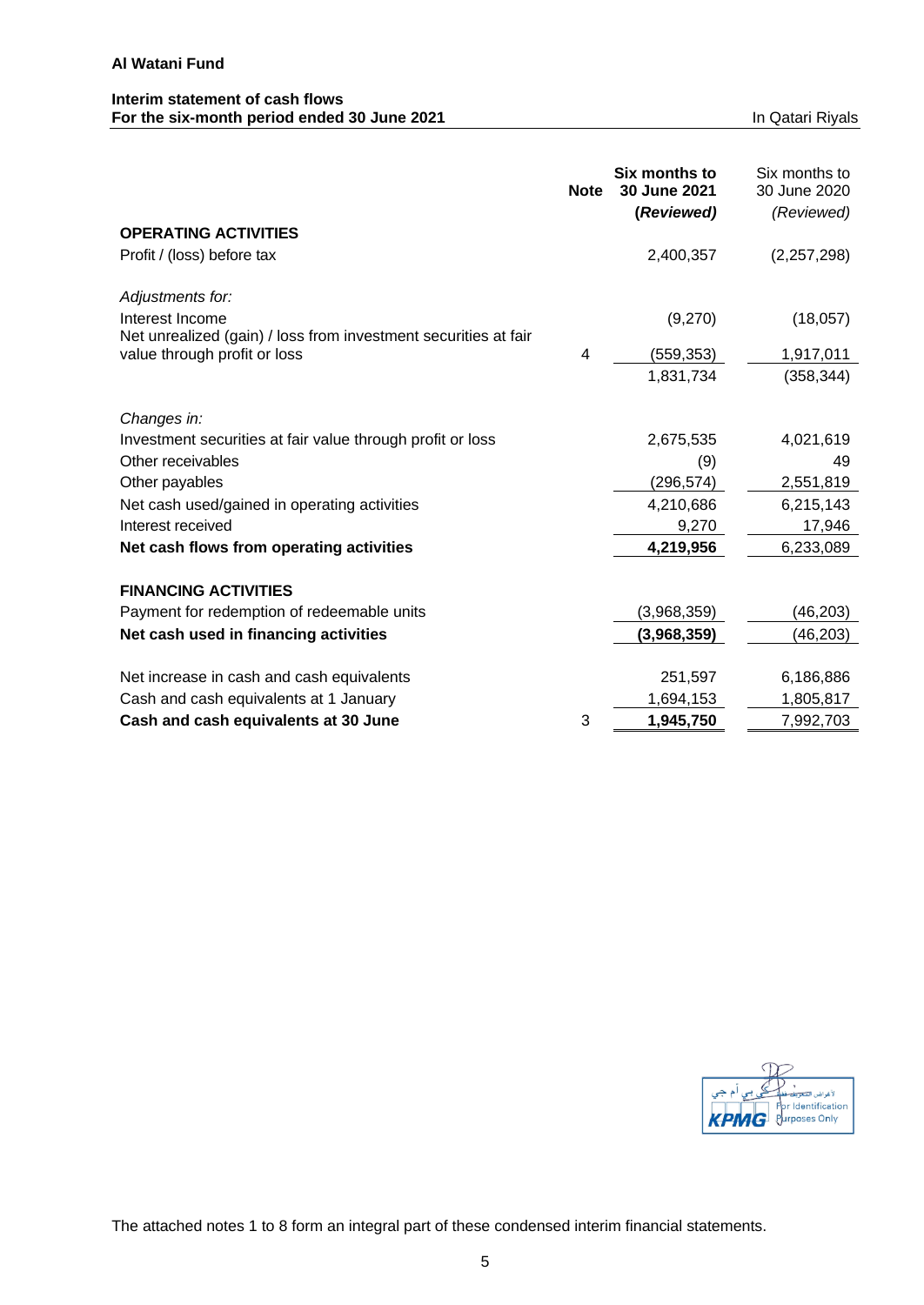### **Notes to the Condensed Interim Financial Statements As of and for the six-month period ended 30 June 2021 In Qatari Rivals** In Qatari Riyals

## **1. Legal status and main activities**

Al Watani Fund (the "Fund") is as an open-ended fund incorporated on 8 September 2005, under Law No. 25 of the year 2002 and the Ministry of Commerce and Industry Decision No. (69) of the year 2004 for issuing bylaws for investment funds of the State of Qatar. The Fund was licensed by Qatar Central Bank ("QCB'') with License No. 1.F/3/2005 and registered with the Ministry of Commerce and Industry ("Ministry") with a registration number 31350. The Fund invests for capital growth and income in companies listed on the Qatar Exchange and in local funds.

The term of the Fund shall be 10 years, starting with the date of registration of the Fund in the Investment Funds Register of the Ministry, renewable by the Founder on approval of the Qatar Central Bank. On 22 July 2015 the Fund has renewed the licence for another 10 years of operation.

The founder of the Fund is Qatar National Bank (Q.P.S.C.), ("QNB"), a Qatari Joint Stock Company established under the laws of Qatar and having its principal office in Doha, State of Qatar, P.O. Box 1000 (the "Founder"). QNB is the appointed Custodian of the Fund. The Fund is managed by QNB Banque Privee (Suisee), a Company established under the laws of Switzerland (Company Registration Number CH- I 70-3-031-263-3) and having its registered office in Geneva, Switzerland.

### **2. Basis of preparation and significant accounting policies**

### **2.1 Basis of preparation**

The accompanying condensed interim financial statements are prepared in accordance with IAS 34 - "Interim Financial Reporting". These condensed interim financial statements should be read in conjunction with the 2020 annual financial statements of the Fund.

The condensed interim financial statements do not contain all information and disclosures required for full financial statements prepared in accordance with International Financial Reporting Standards. In addition, results for the six-month period ended 30 June 2021 are not necessarily indicative of the results that may be expected for the financial year ending 31 December 2021.

The preparation of the condensed interim financial statements requires management to make judgments, estimates and assumptions that affect the application of accounting policies and the reported amounts of assets and liabilities, income and expenses. Actual results may differ from these estimates. The significant judgments made by management in applying the Fund's accounting policies and the key sources of estimation uncertainty were the same as those that applied to the financial statements for the year ended 31 December 2020.

The condensed interim financial statements have been prepared on a historical cost basis, except for financial assets at fair value through profit or loss, which have been measured at fair value.

The condensed interim financial statements have been presented in Qatari Riyals ("QR"), which is the functional and presentational currency of the Fund.

## **2.2 Accounting policies and disclosures**

### *Standard issued and effective*

Following standards / interpretations have been adopted by the Fund in the preparation of these condensed interim financial statements. None of these standards / interpretations have a significant impact on the Fund's condensed interim financial statements.

*Effective date*  COVID-19-Related Rent Concessions (Amendment to IFRS 16) 1 January 2021 Interest Rate Benchmark Reform – Phase 2 (Amendments to IFRS 9, IAS 39, IFRS 7, IFRS 4 and IFRS 16) 1 January 2021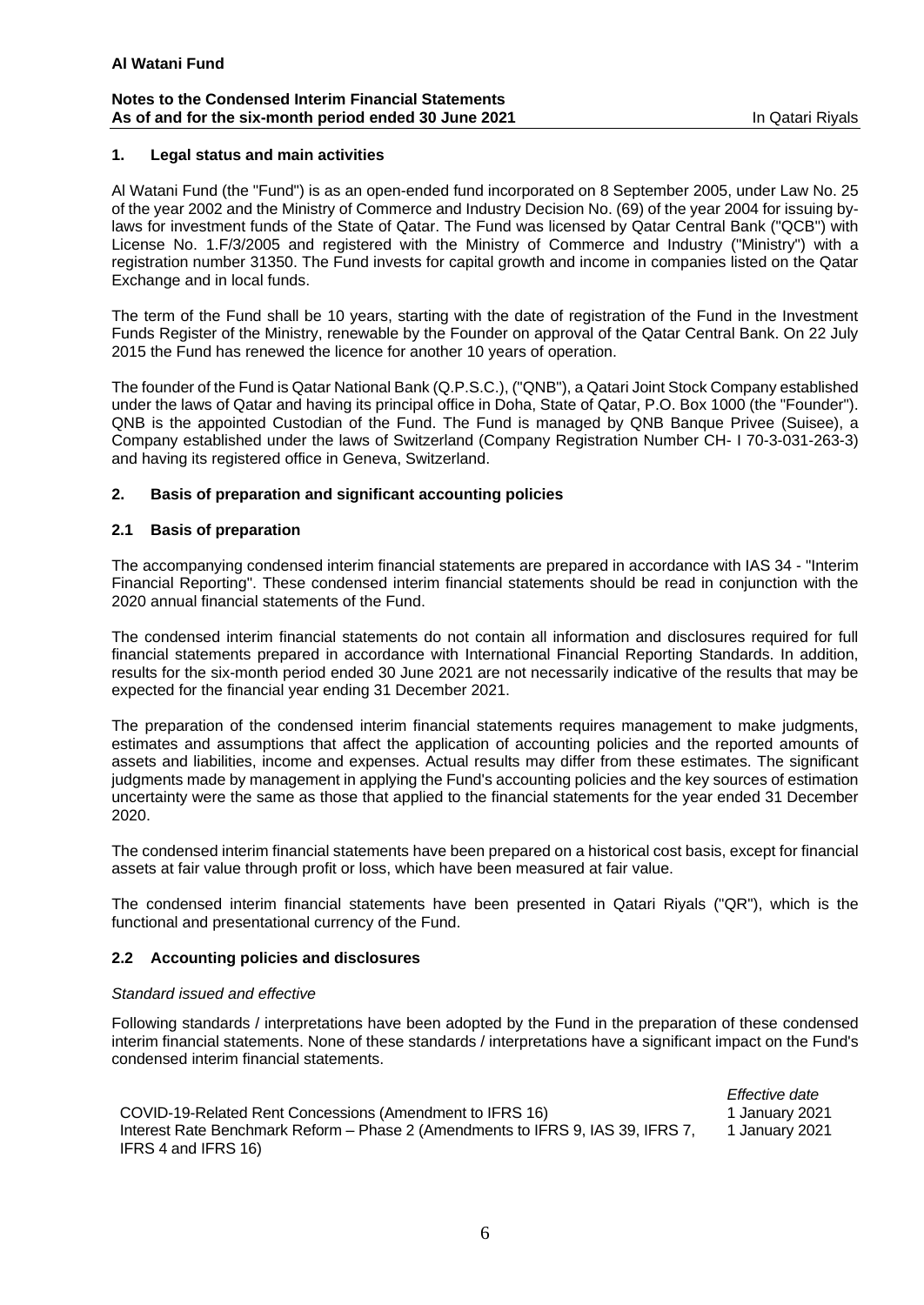## **Notes to the Condensed Interim Financial Statements** As of and for the six-month period ended 30 June 2021 **In Qatari Riyals** In Qatari Riyals

# **2. Basis of preparation and significant accounting policies (continued)**

# **2.1. Accounting policies and disclosures (continued)**

# *Standard issued but not yet effective*

The following amended standards and interpretations are not expected to have a significant impact in the Fund's financial statements.

|                                                                                  | Effective date |
|----------------------------------------------------------------------------------|----------------|
| Onerous Contracts – Cost of Fulfilling a Contract (Amendments to IAS 37)         | 1 January 2022 |
| Annual Improvements to IFRS Standards 2018 - 2020                                | 1 January 2022 |
| Property, Plant and Equipment: Proceeds before use (Amendments to IAS 16)        | 1 January 2022 |
| Reference to the Conceptual Framework (Amendments to IFRS 3)                     | 1 January 2022 |
| Classification of Liabilities as Current or Non-current (Amendments to IAS 1)    | 1 January 2023 |
| <b>IFRS 17 Insurance Contracts and amendments to IFRS 17 Insurance Contracts</b> | 1 January 2023 |

# **3. Cash and cash equivalents**

|                      | 30 June<br>2021<br>(Reviewed) | 31 December<br>2020<br>(Audited) |
|----------------------|-------------------------------|----------------------------------|
| <b>Call Deposits</b> | 1,945,750                     | 1,694,153                        |

# **4. Investment securities at fair value through profit or loss**

|                                           | 30 June<br>2021<br>(Reviewed) | 31 December<br>2020<br>(Audited) |
|-------------------------------------------|-------------------------------|----------------------------------|
| Listed equity securities - State of Qatar | 32,797,655                    | 34,913,837                       |

The breakdown of the net gain / (loss) from investment securities at fair value through profit or loss during the period is presented below.

|                                                               |                 | <b>Three</b> | Six months | Six months  |
|---------------------------------------------------------------|-----------------|--------------|------------|-------------|
|                                                               | Three months to | months to 30 | to 30 June | to 30 June  |
|                                                               | 30 June 2021    | June 2020    | 2021       | 2020        |
|                                                               | (Reviewed)      | (Reviewed)   | (Reviewed) | (Reviewed)  |
| Realized gain on sale of listed                               |                 |              |            |             |
| equity securities                                             | 1,423,298       | (687, 447)   | 1,622,753  | (615, 821)  |
| Unrealized gain on revaluation<br>of listed equity securities | 424,150         | 3,675,997    | 559.353    | (1,917,011) |
|                                                               | 1,847,448       | 2,988,550    | 2,182,106  | (2,532,832) |

# **5. Other payables**

|                           | 30 June<br>2021<br>(Reviewed) | 31 December<br>2020<br>(Audited) |
|---------------------------|-------------------------------|----------------------------------|
| Performance fees accrued  | 182.416                       | 468.251                          |
| Management fees accrued   | 137,294                       | 133,790                          |
| Custodian fees accrued    | 45.764                        | 44.597                           |
| Professional fees accrued | 25,090                        | 40,500                           |
|                           | 390,564                       | 687,138                          |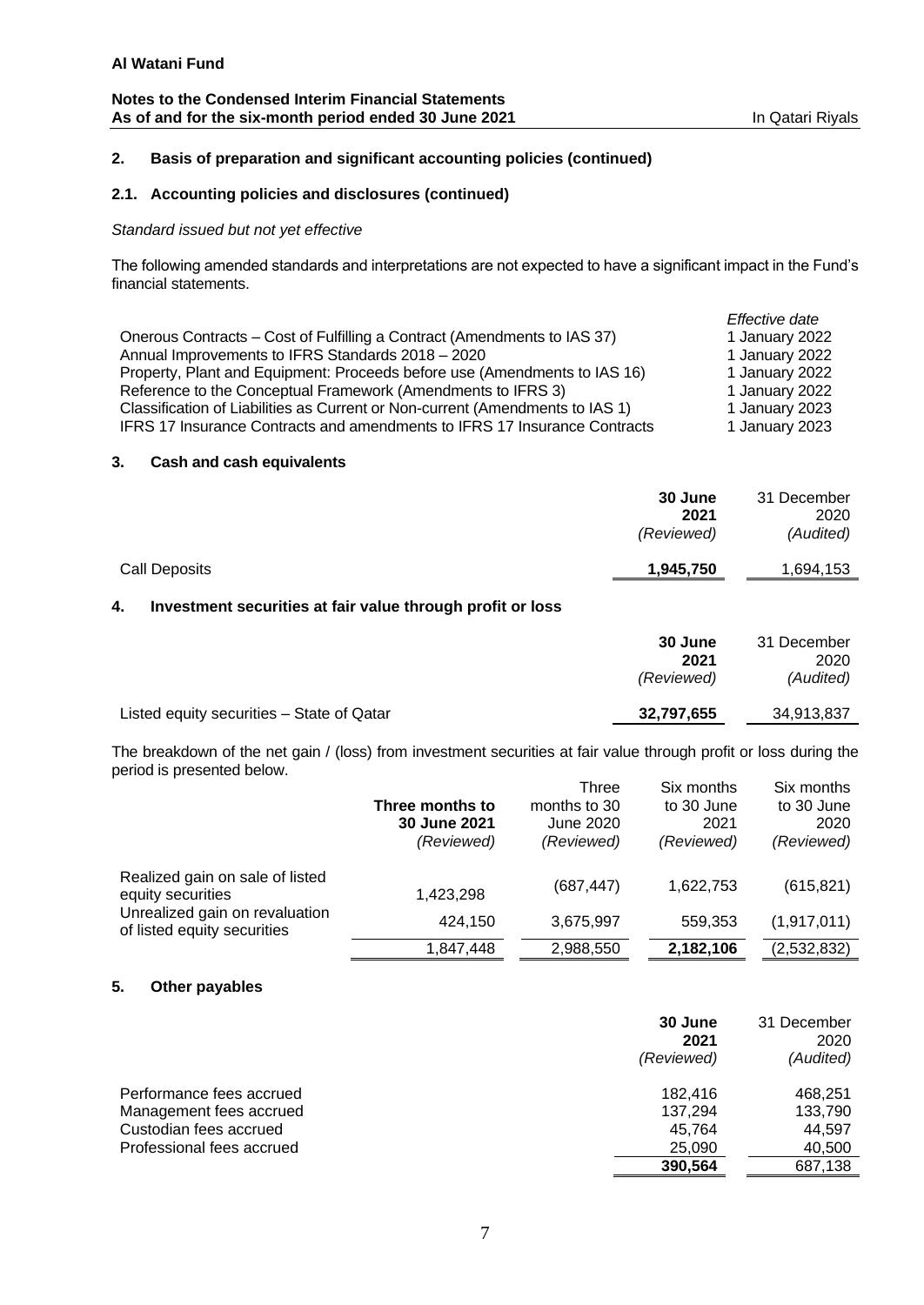### **Notes to the Condensed Interim Financial Statements** As of and for the six-month period ended 30 June 2021 **In Qatari Rivals** In Qatari Riyals

## **6. Related parties' transactions**

Parties are considered to be related if one party has the ability to control the other party or exercise significant influence over the other party in making financial or operational decisions. The Fund has transactions with its Fund Manager and the Custodian and such significant items included below:

### *Management fees*

The management fee is calculated and payable to the Fund Manager on a monthly basis at an annual rate of 1.5% of the net asset value of the fund.

### *Custodian fees*

The custodian fee is calculated and payable to the custodian on a monthly basis at an annual rate of 0.5% of the net asset value of the fund.

### *Performance fees*

The Fund Managers are entitled to a performance fees calculated at 15% on excess returns over the Index.

### *Subscription fee*

Subscription fees equal to 2% of the subscription price will be payable to the Founder from the amount paid by each unit holder upon subscription.

### *Redemption fees*

Redemption fees equal to 0.5% of the net asset value of the units being redeemed, will be payable to the Founder by the relevant unit holders on the redemption proceeds of units redeemed. This amount will be charged at the time of redemption of units by the unit holders.

|                                              |                  | 30 June<br>2021<br>(Reviewed) | 31 December<br>2020<br>(Audited) |
|----------------------------------------------|------------------|-------------------------------|----------------------------------|
| <b>Statement of financial position items</b> |                  |                               |                                  |
| <b>QNB Suisee (the Fund Manager)</b>         | Performance fees | 182.416                       | 468.251                          |
| QNB Suisee (the Fund Manager)                | Management fees  | 137,294                       | 133,790                          |
| Qatar National Bank (Q.P.S.C) (the Founder)  | Custodian fees   | 45.764                        | 44.597                           |
|                                              |                  | 365,474                       | 646.638                          |

|                                                               |                  | Three months<br>to 30 June<br>2021 | Three<br>months to<br>30 June<br>2020 | <b>Six</b><br>months<br>to 30<br>June<br>2021 | <b>Six</b><br>months to<br>30 June<br>2020 |
|---------------------------------------------------------------|------------------|------------------------------------|---------------------------------------|-----------------------------------------------|--------------------------------------------|
| Statement of profit or loss and<br>comprehensive income items |                  |                                    |                                       |                                               |                                            |
| QNB Suisee (the Fund                                          |                  |                                    |                                       |                                               |                                            |
| Manager)                                                      | Performance Fees | (9, 972)                           | 50,146                                | 182.416                                       | 414.177                                    |
| QNB Suisee (the Fund                                          |                  |                                    |                                       |                                               |                                            |
| Manager)                                                      | Management fees  | 137,294                            | 117,224                               | 270,229                                       | 239,863                                    |
| <b>Qatar National Bank</b><br>(Q.P.S.C) (the Founder)         | Custodian fees   | 45,764                             | 39,074                                | 90,076                                        | 79,954                                     |
|                                                               |                  | 173,086                            | 206,444                               | 542,721                                       | 733,994                                    |